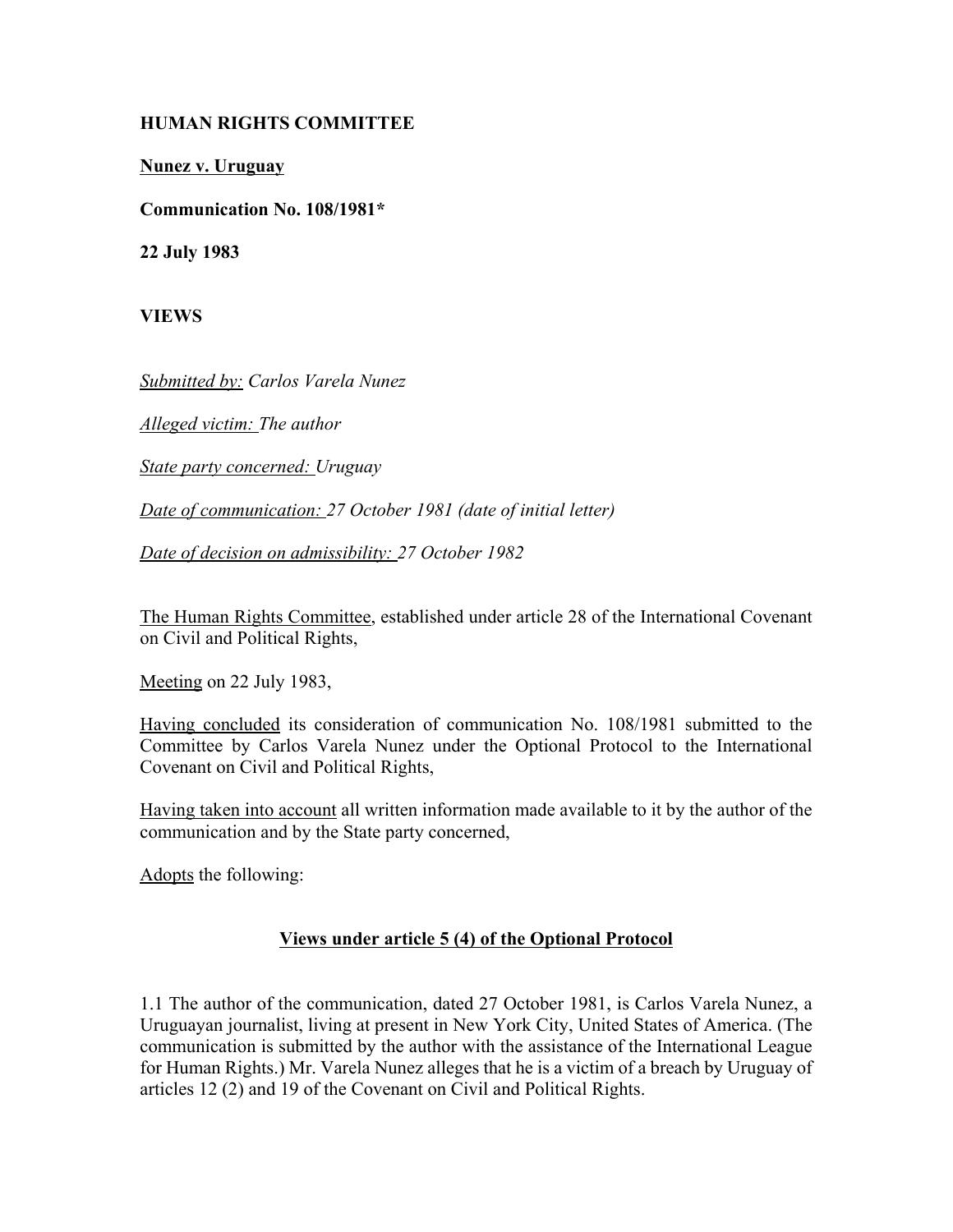1.2 The author claims that his Uruguayan passport has been revoked by the Uruguayan authorities, without official notice or explanation, to punish him for the opinions which he holds and which he has expressed and still expresses in press articles critical of the policies of the Uruguayan Government and to prevent him from continuing to exercise fully his freedom of expression as a journalist. He claims that for the purpose of his complaint he comes within the jurisdiction of Uruguay.

2.1 The author states that he is a Uruguayan citizen born in Montevideo, Uruguay, on 25 May 1942. In the early 1960s, he was an active member of the Uruguayan Socialist Party, which then was a legally functioning party. At the came time, he was also working as a journalist for the Uruguayan newspapers "Epoca" and "Marcha". (Both newspapers and the Socialist Party were proscribed after the author left Uruguay.) The author affirms that throughout his career as a journalist in Uruguay and abroad, he has written press articles which have critically discussed Uruguay's human rights policies and practices.

2.2 On 11 March 1966, the author left Uruguay legally, in possession of a valid Uruguayan passport. In July 1970, Mr. Varela started to work for the Italian news agency, ANSA, and has been ANSA's correspondent at United Nations Headquarters in New York since 1973. When his passport expired in 1971, the Uruguayan consulate in Rome, Italy, issued to him a new passport (No. 151-922), with the expiration date of November 1981, provided that renewal of the passport be obtained in November 1976.

2.3 The author states that when he applied for the renewal of his passport at the Uruguayan consulate in New York in 1976, he was informed by the consular officer that there would probably be a long delay in the processing of his application. The author claims that after 1973 it had become the practice of the Uruguayan authorities, under the pretext of long delays, to deny the renewal of passports to certain persons. The author submits that, based upon personal knowledge of several such cases where Uruguayans had been waiting for the renewal of their passport for many years, without positive result, he informed the Uruguayan Ambassador to the United Nations that he intended to publicize his case. Subsequently, he obtained the renewal of his passport, valid then till November 1981.

2.4 The author states that, since the time of the "passport renewal incident",,he has been afraid to return to Uruguay, for fear of reprisals because of his opinions and writings which have been critical of the Uruguayan Government's human rights record and other matters. The author adds that he is convinced that returning to Uruguay would place him in grave physical danger.

2.5 Mr. Varela claims that, in July 1980, he learned through foreign diplomats that the Uruguayan Government had notified foreign Governments in June of 1980 that his passport had been revoked. He himself, however, did not receive any written notice of the revocation, nor any statement of the reasons for that decision from the Uruguayan Government. His written inquiry regarding his passport, sent by registered mail to the Uruguayan consulate in New York on 5 May 1981, remained' unanswered.

2.6 In March 1981, he was issued with a travel document by the Italian Government, based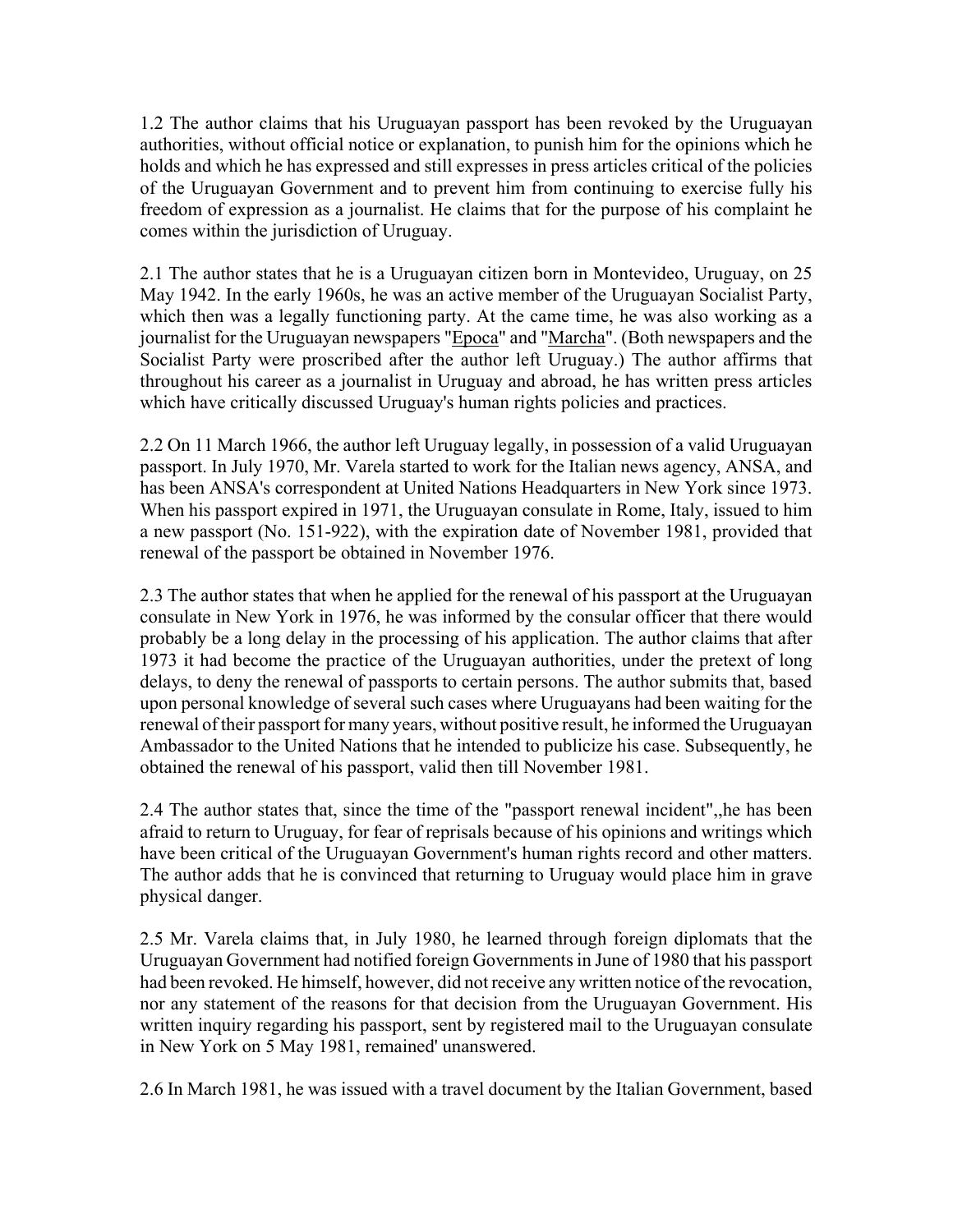on humanitarian grounds, which enables him for the time being to continue his work as ANSA correspondent at the United Nations in New York. The author states, however, that this travel document cannot be regarded as an adequate substitute for a Uruguayan passport, as it is issued to him at the discretion of the Italian Government, on an ad hoc basis, subject to revocation at any time and valid for travel only in a limited number of countries. He maintains, therefore, that his rights under article 12 (2), which allegedly have been and still are violated by the Uruguayan Government by revoking his passport, are not fully and permanently restored by the Italian travel document and continue to be severely curtailed.

2.7 The author also maintains that he continues to be a victim of a breach by Uruguay of article 19 of the Covenant, on the following grounds: his passport was revoked by the Uruguayan authorities allegedly in retaliation for his public criticism of the Government. The revocation of his passport by Uruguay entails serious consequences for his future work as a journalist, restricting his ability to cross frontiers freely in order to seek, receive and impart information.

2.8 The author indicates that no further domestic remedies are available in his case. He also states that the same matter has not been submitted to another procedure of international investigation and settlement.

2.9 The author points out that no derogation from the obligations under articles 12 and 19 can possibly be claimed by Uruguay in the circumstances of his case, because the specific conditions for derogation set out in article 4 (1) and (3) of the Covenant do not apply.

3. By its decision of 16 March 1982, the Working Group of the Human Rights Committee transmitted the communication under rule 91 of the provisional rules of procedure to the State party concerned, requesting information and observations relevant to the question of admissibility of the communication.

4.1 By a note dated 14 July 1982, the State party objected to the competence of the Human Rights Committee on the ground that the communication did not meet the requirements for admissibility laid down in article 1 of the Optional Protocol "... in other words, Mr. Varela, on the date of submission of his petition, is outside the jurisdiction of the Uruguayan State  $\mathbf{r}$ .

4.2 The State party concludes that "it is therefore inappropriate for the Committee to deal with communications of this type, which detract it from its tasks and breach provisions of international norms".

4.3 The State party emphasizes that it has replied to the communication "simply out of its desire to carry on its unfailing co-operation with the Committee in promoting and protecting human rights".

4.4 As regards the contents of the communication, the State party in its submission dismisses the allegations of violations of articles 12 (2) and 19 of the Covenant by Uruguay as unfounded.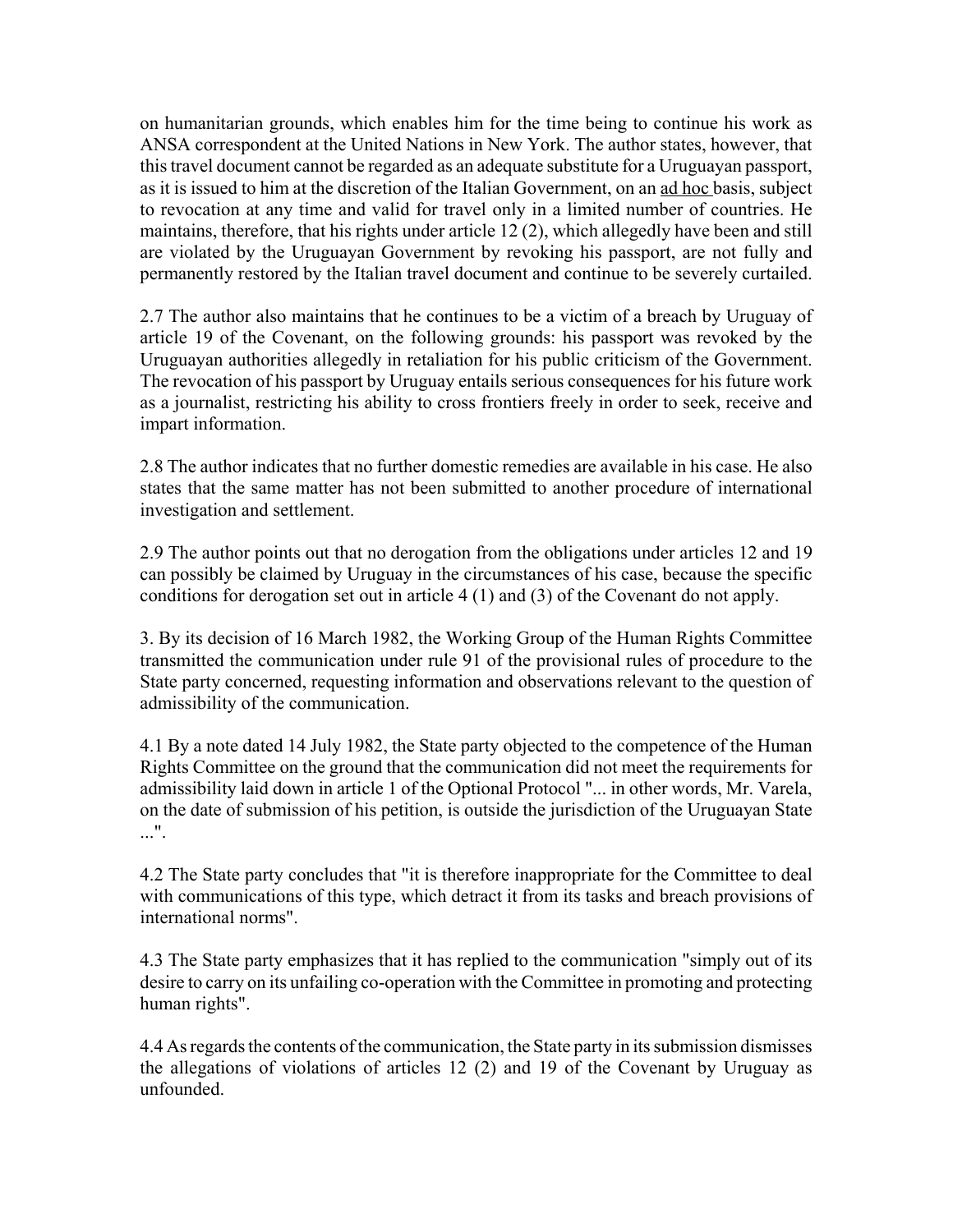4.5 In substantiation of its rebuttal, the State party draws the Committee's attention to Mr. Varela's activities abroad, as journalist for the Italian news agency, ANSA, and to his actual enjoyment of the right to move demonstrated by his "free" departure from Uruguay and his visits to Czechoslovakia and Cuba in 1967-1968. The State party further points out that Mr. Varela, like all Uruguayan citizens, has the constitutional right to return to his country at any time, even if his passport has expired. The State party further asserts that it never prevented or tired to prevent the author of the communication from freely expressing his opinions, citing Mr. Varela's activities in Uruguay as a member of and a spokesman for the Movimiento Popular Unitario.

5.1 On 21 September 1982, the author of the communication forwarded his comments in reply to the State party's submission of 14 July 1982.

5.2 He rejects the State party's contention that the communication is inadmissible under the provisions of article 1 of the Optional Protocol because he does not come within its jurisdiction in the matter concerned. Mr. Varela maintains that he is a Uruguayan citizen who is subject to the jurisdiction of the State party with respect to the granting of a passport. Should Uruguay's statement that it has no jurisdiction in the casse imply that his citizenship has been revoked, Mr. Varela contends that he has never received a notice of withdrawal of citizenship, an act which would be arbitrary and in violation of international norms.

5.3 The author refers, in this connection, to the case of Guillermo Waksman (R.7/31)\*\* which, similar to his own, concerned the denial of a passport, in violation of articles 12 (2) and 19 of the Covenant, by Uruguay to a Uruguayan citizen living abroad and which after being declared admissible by the Human Rights Committee led to the issuance of a new passport to Mr. Waksman by the appropriate Uruguayan consular authorities.

5.4 The author also rejects the State party's contention that his rights under article 12 have not been violated. Mr. Varela points out that article 12 does not merely protect the right to leave one's country and to return to it for the purpose of a single journey, but that it protects a more far-reaching right to travel, namely to be free to leave any country, including one's own. As to the State party's further contention that he travelled to Czechoslovakia and Cuba in 1967-1968, the author stresses the fact that at that time he was still in possession of a valid Uruguayan passport. He further maintains that the Italian travel document which he has been able to acquire permits only limited travel and is valid only till July 1983. The author reaffirms that he is a victim of a breach by Uruguay of article 19, firstly because he must assume, in the absence of clarifications to this point from the State party, that reporting critically o~ human rights developments in Uruguay, as part of his work as a United Nations journalist, led to the difficulties concerning his passport, and secondly because, by the lack of a passport, he is restricted in his work as a journalist which would require him to cross frontiers freely to seek information. '

5.5 He finally dismisses as inaccurate the State party's reference to his political activities in Uruguay as member and spokesman of the Movimiento Popular Unitario, declaring that he never was a member or spokesman for that political group or any other group or political party affiliated to the Frente Izquierdo de Liberacion.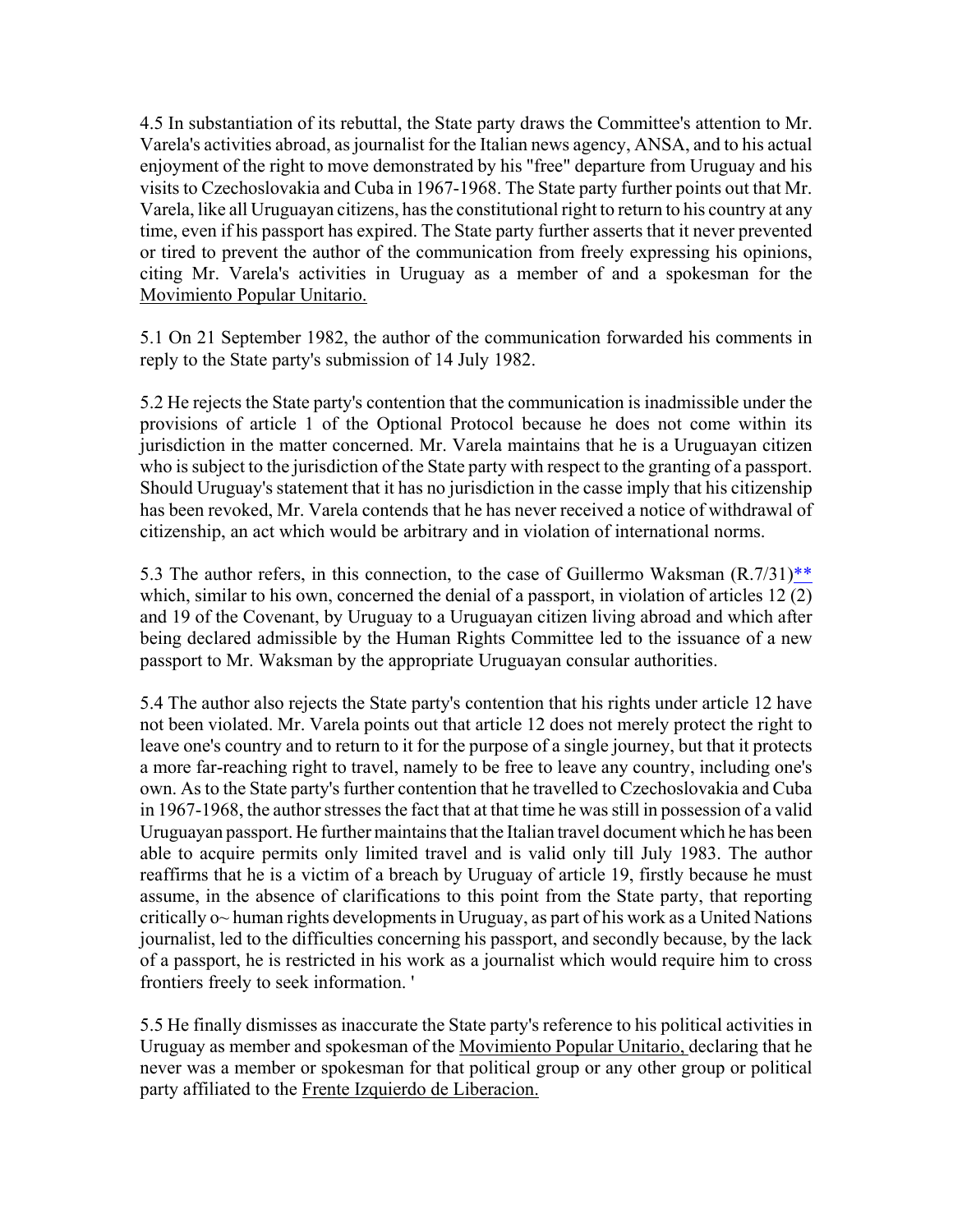6.1 When considering the admissibility of the communication, the Human Rights Committee did not accept the State party's contention that it was not competent to deal with the communication because the author did not fulfil the requirements of article 1 of the Optional Protocol. In that connection, the Committee made the following observations: article 1 applies to individuals subject to the jurisdiction of the State concerned who claim to be victims of a violation by that State of any of the Covenant rights. The issue of a passport to a Uruguayan citizen is clearly a matter within the jurisdiction of the Uruguayan authorities and he is "subject to the jurisdiction" of Uruguay for that purpose. Moreover, a passport is a means of enabling him "to leave any country, including his own", as required by article 12 (2) of the Covenant. Consequently, the Committee found that it followed from the very nature of that right that, in the case of a citizen resident abroad, article 12 (2) imposed obligations both on the State of residence and on the State of nationality, and that therefore article 2 (1) of the Covenant could not be interpreted as limiting the obligations of Uruguay under article 12 (2) to citizens within its own territory.

6.2 The Committee found, on the basis of the information before it, that it was not precluded by article 5 (2) (a) of the Optional Protocol from considering the communication. The Committee was also unable to conclude that, in the circumstances of this case, there were effective domestic remedies available to the alleged victim which he had failed to exhaust. Accordingly, the Committee found that the communication was not inadmissable under article 5 (2) (b) of the Optional Protocol.

6.3 On 27 October 1982, the Human Rights Committee therefore decided:

(a) That the communication was admissible;

(b) That, in accordance with article 4 (2) of the Protocol, the State party should be requested to submit to the Committee, within six months of the date of the transmittal to it of this decision, written explanations or statements clarifying the matter and the remedy, if any, that may have been taken by it;

(c) That the State party should be informed that the written explanations or statements submitted by it under article 4 (2) of the Protocol must primarily relate to the substance of the matter under consideration and, in particular, the specific violations of the Covenant alleged to have occurred.

7. By a note dated 20 April 1983, the State party reiterated the opinion put forward in its earlier submission of 14 July 1982 on the question of the admissibility of the communication, namely "that the Committee has no competence to deal with this case'.

8. On 30 May 1983, in reply to the State party's submission of 20 April 1983, the author informed the Committee that his passport continued to be withheld by the Government of Uruguay, in violation of his rights under articles 12 and 19 of the Covenant. Referring to the State party's failure to respond to the merits of his case, the author concluded that the State party thereby 'appears to acknowledge the indefensibility of its actions against Mr. Varela".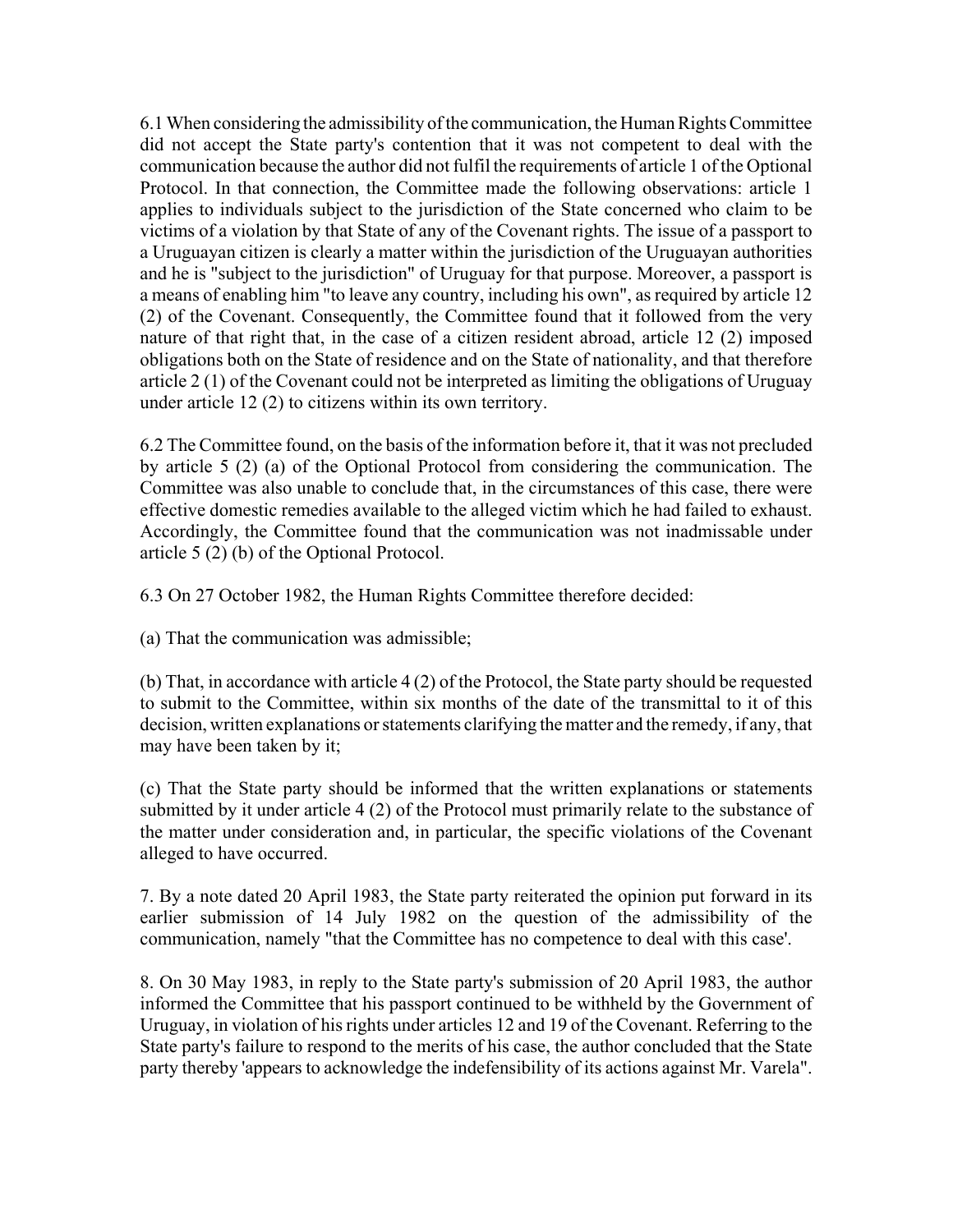9.1 The Human Rights Committee has considered the present communication in the light of all information made available to it by the parties, as provided in article 5 (1) of the Optional Protocol.

9.2 The Committee decides to base its views on the following facts which appear to be uncontested: Carlos Varela Nunez is a Uruguayan citizen living in New York City since 1973 where he is working as a correspondent for the Italian news agency "ANSA". In 1980 his passport (valid then till November 1981) was revoked by the Uruguayan Government which so notified foreign Governments in June 1980. Mr. Varela himself never received any written notice of the revocation, nor any statement of the reason for that decision, from the Uruguayan Government. His written inquiry, regarding his passport, sent by registered mail to the Uruguayan consulate in New York, remained unanswered. In March 1981, he was issued with a travel document by the Italian Government which, however, could not be regarded as an adequate substitute for a Uruguayan passport (see para. 2.6 above).

9.3 As to the alleged violation of article 12 (2) of the Covenant, the Committee reiterates that article 2 (1) of the Covenant cannot be interpreted as limiting the obligations of Uruguay under article 12 (2) to citizens within its own territory. On the other hand, article 12 does not guarantee an unrestricted right to travel from one country to another. In particular, it confers no right for a person to enter a country other than his own. Moreover, the right recognized by article 12 (2) may, in accordance with article 12 (3), be subject to such restrictions as are 'provided by law, are necessary to protect national security, public order (orate public), public health or morals or the rights and freedoms of others, and are consistent with the other rights recognized in the Covenant". There are, therefore, circumstances in which a State, if its law so provides, my refuse passport facilities to one of its citizens. However, in the present case, the State party has not put forward any such justification for revoking Mr. Varela's passport. The facilities afforded by Italy do not, in the opinion of the Committee, relieve Uruguay of its obligations in this regard.

9..4 As to the allegations made by the author with regard to a breach of article 19 of the Covenant, which were refuted by the State party, the Committee observes that these allegations are in such general terms that it makes no findings in regard to them.

10. The Human Rights Committee, acting under article 5 (4) of the Optional Protocol to the International Covenant on Civil and Political Rights, is of the view that the facts found by it disclose a violation of article 12 of the Covenant, because the passport of Carlos Varela Nunez was revoked without any justification, thus preventing him from fully enjoying the rights under article 12 of the Covenant.

11. Accordingly, the Committee is of the view that the State party is under an obligation to provide Carlos Varela Nunez with effective remedies pursuant to article 2 (3) of the Covenant.

 $\mathcal{L}_\text{max}$ 

<sup>\*/</sup> Mr. Walter Surma Tarnopolsky did not participate in the adoption of the views of the